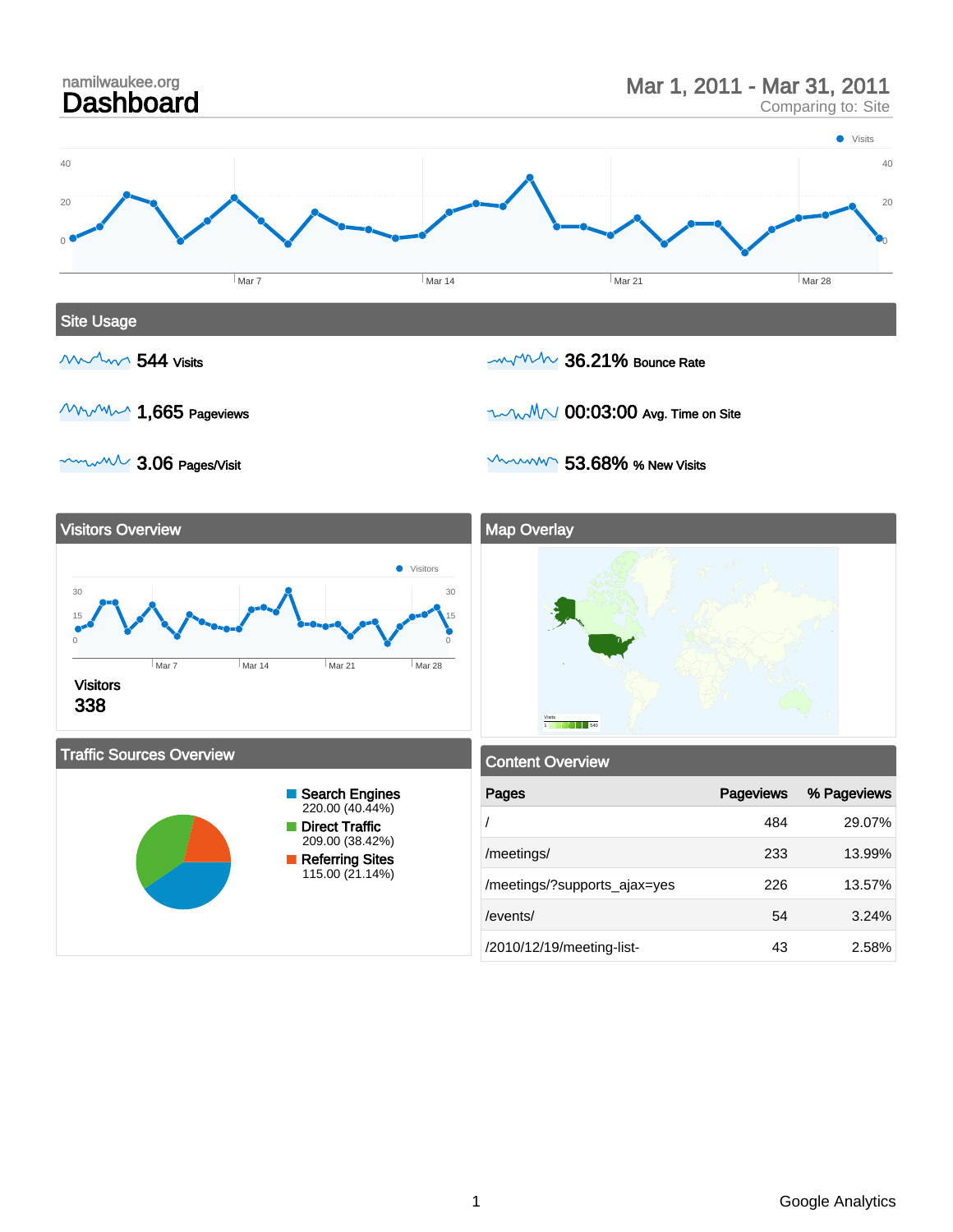

 $\sim$   $\sim$   $\sim$   $\sim$  53.68% New Visits

#### Technical Profile

| <b>Browser</b>    | <b>Visits</b> | % visits |
|-------------------|---------------|----------|
| Internet Explorer | 274           | 50.37%   |
| Firefox           | 114           | 20.96%   |
| Safari            | 112           | 20.59%   |
| Chrome            | 40            | 7.35%    |
| Opera             | 2             | 0.37%    |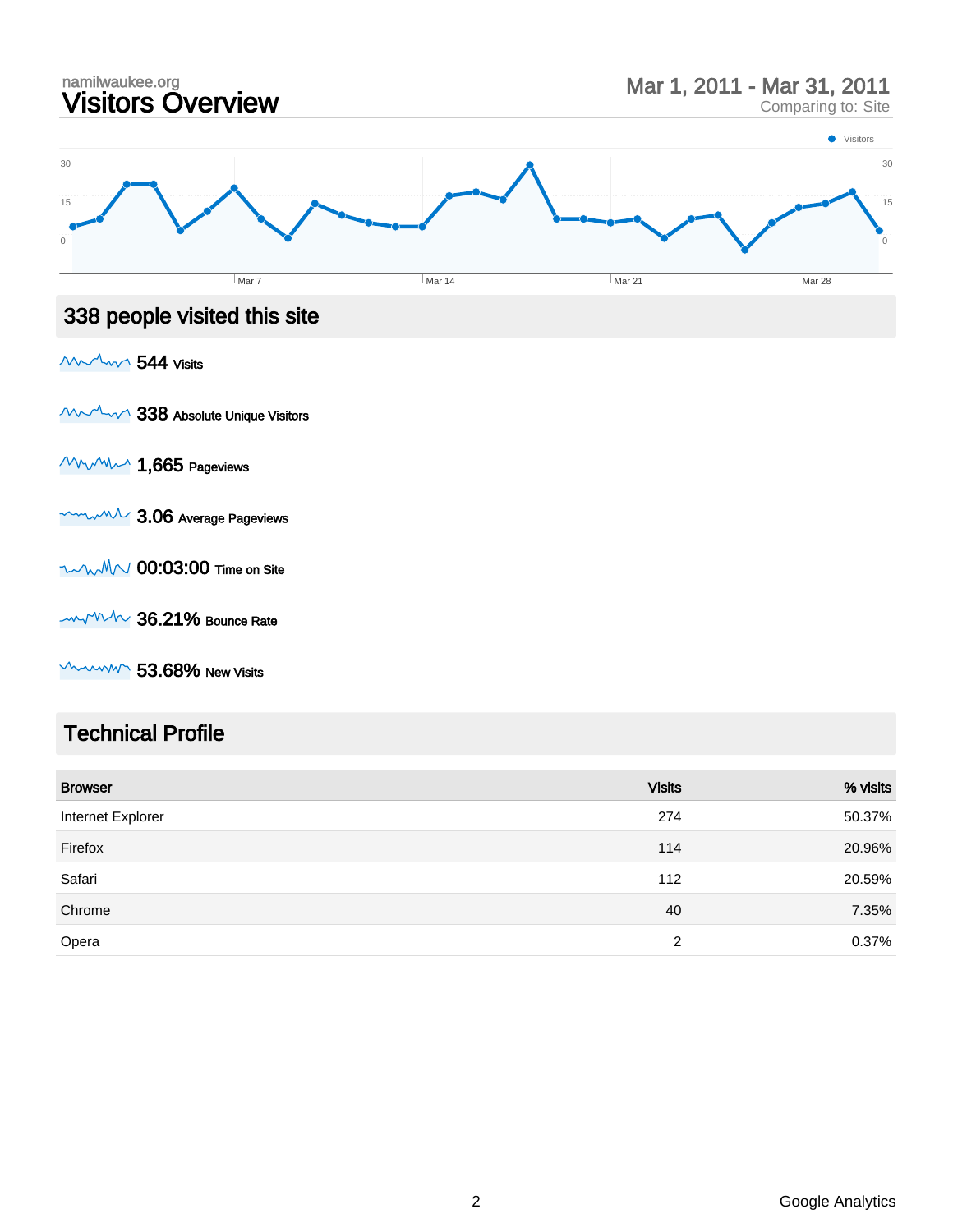

Munny 38.42% Direct Traffic

Munrhun 21.14% Referring Sites

 $M_{\odot}$  40.44% Search Engines

## Top Traffic Sources

| <b>Sources</b>             | <b>Visits</b> | % visits | Keywords                     | <b>Visits</b> | % visits |
|----------------------------|---------------|----------|------------------------------|---------------|----------|
| (direct) ((none))          | 209           | 38.42%   | narcotics anonymous          | 32            | 14.55%   |
| google (organic)           | 181           | 33.27%   | milwaukee narcotics          | 22            | 10.00%   |
| na.org (referral)          | 61            | 11.21%   | na milwaukee                 | 20            | 9.09%    |
| wisconsinna.org (referral) | 36            | 6.62%    | innercity area convention na | 12            | 5.45%    |
| yahoo (organic)            | 20            | 3.68%    | namilwaukee.org              | 12            | 5.45%    |

Search Engines 220.00 (40.44%) Direct Traffic 209.00 (38.42%) Referring Sites 115.00 (21.14%)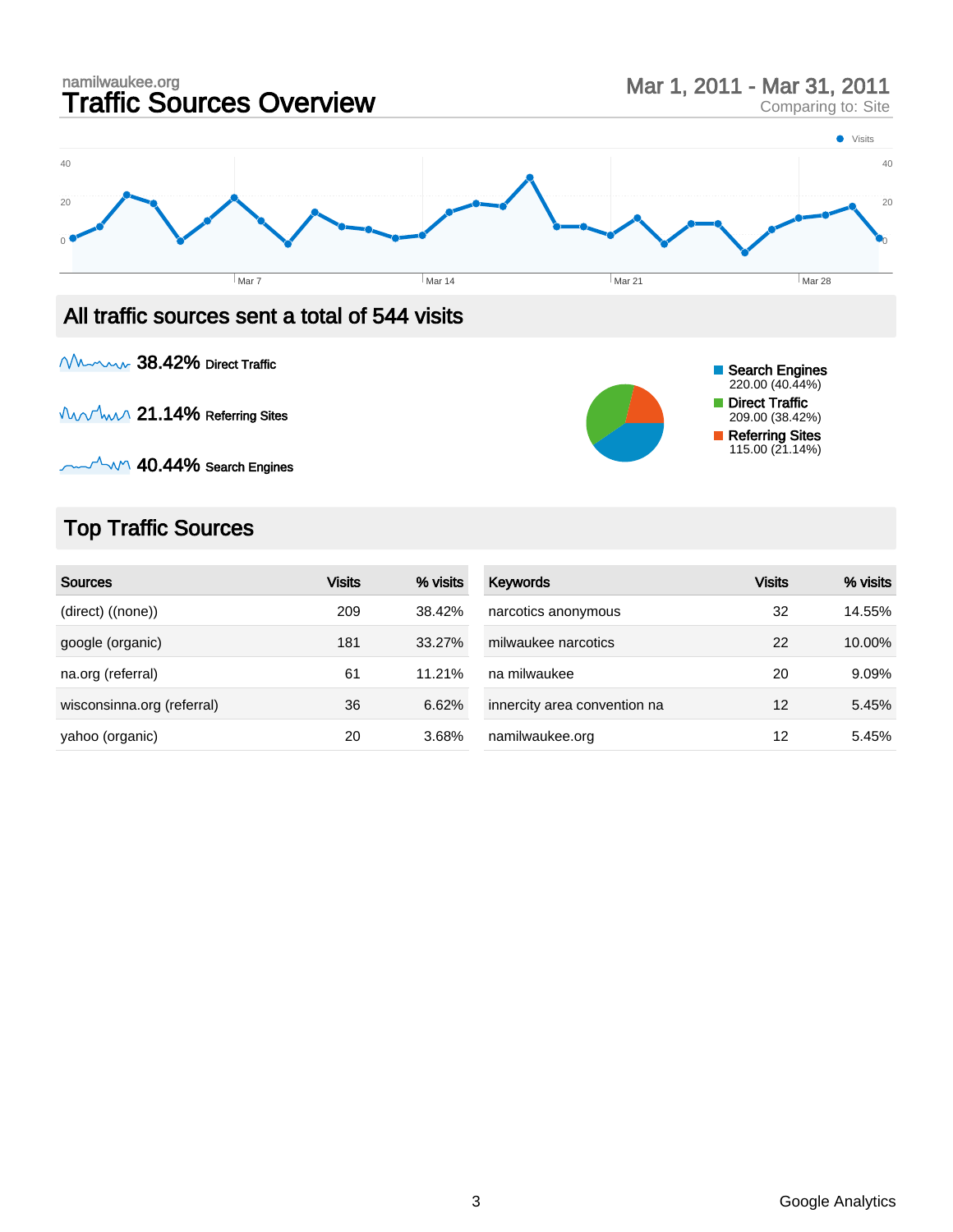# namilwaukee.org<br>**Map Overlay**

# namilwaukee.org<br> **Map Overlay Mar 1, 2011 - Mar 31, 2011**



#### 544 visits came from 4 countries/territories

| 271 VISILS CANIG HUNI 7 CUUNILIGS/LENILUNGS  |                                                    |                                                                |                      |                                                          |              |                                                             |  |
|----------------------------------------------|----------------------------------------------------|----------------------------------------------------------------|----------------------|----------------------------------------------------------|--------------|-------------------------------------------------------------|--|
| Site Usage                                   |                                                    |                                                                |                      |                                                          |              |                                                             |  |
| Visits<br>544<br>% of Site Total:<br>100.00% | Pages/Visit<br>3.06<br>Site Avg:<br>$3.06(0.00\%)$ | Avg. Time on Site<br>00:03:00<br>Site Avg:<br>00:03:00 (0.00%) |                      | % New Visits<br>53.86%<br>Site Avg:<br>$53.68\%$ (0.34%) |              | <b>Bounce Rate</b><br>36.21%<br>Site Avg:<br>36.21% (0.00%) |  |
| Country/Territory                            |                                                    | <b>Visits</b>                                                  | Pages/Visit          | Avg. Time on<br><b>Site</b>                              | % New Visits | <b>Bounce Rate</b>                                          |  |
| <b>United States</b>                         |                                                    | 540                                                            | 3.07                 | 00:03:01                                                 | 53.52%       | 35.93%                                                      |  |
| Canada                                       |                                                    |                                                                | $\mathbf{2}$<br>1.00 | 00:00:00                                                 | 100.00%      | 100.00%                                                     |  |
| Australia                                    |                                                    |                                                                | 1.00                 | 00:00:00                                                 | 100.00%      | 100.00%                                                     |  |
| France                                       |                                                    |                                                                | 1<br>2.00            | 00:00:14                                                 | 100.00%      | 0.00%                                                       |  |
|                                              |                                                    |                                                                |                      |                                                          |              | $1 - 4$ of 4                                                |  |
|                                              |                                                    |                                                                |                      |                                                          |              |                                                             |  |